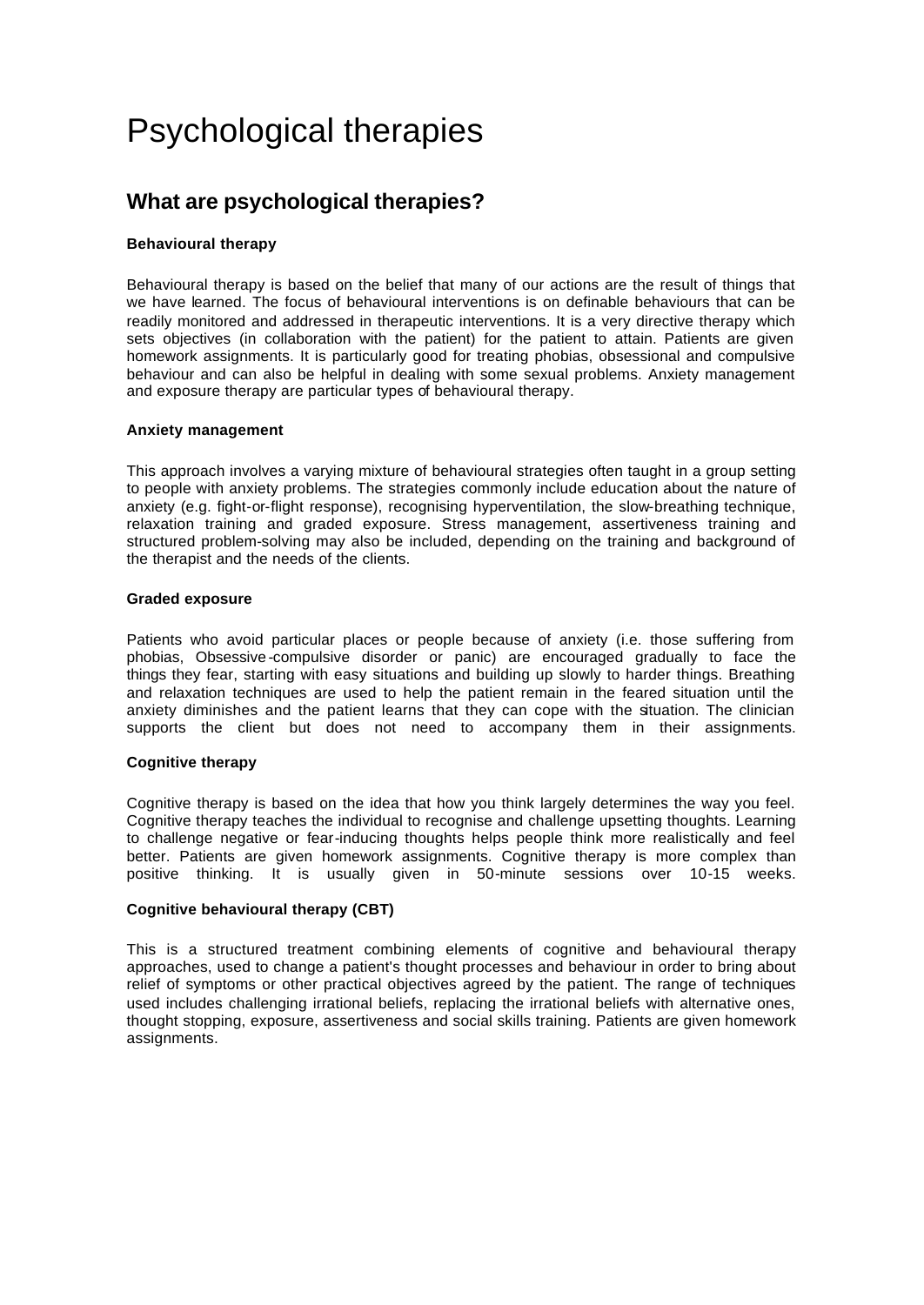#### **Compliance therapy**

This is a form of counselling, usually used for people with severe mental illness who are reluctant to take medication. It encourages patients to take an active role in monitoring their illness and negotiating treatment decisions. The patient's views about medication are elicited, ambivalence explored and options considered in an atmosphere of support and empathy, avoiding blaming. This interactive approach has proved more successful than a simple didactic approach.

#### **Counselling**

The term 'counselling' covers a wide range of skills and techniques. Counsellors may, for example, use cognitive or behavioural techniques. In the main, however, it provides a supportive and non-judgemental atmosphere for people to talk over their problems and explore more satisfactory ways of living. Counselling generally deals with specific life situations and is shorter term than analytical psychotherapies - in primary care, usually 6-12 sessions. It is generally used for less severe problems. Counselling is often focused, with counsellors or agencies specializing<br>in particular problems, e.g. relationship problems, rape or bereavement. in particular problems, e.g. relationship problems, rape or bereavement.

### **Family interventions for people with schizophrenia**

A form of 'psycho-social intervention', this comprises giving information to the patient's family about the illness, and helping them to improve their ability and confidence in tackling problems effectively. The approach is broadly behavioural and the family is encouraged to set realistic goals. This means that the family is able to avoid making unrealistic demands on the patient and to make the environment of the person who is ill less stressful. Relapse rates are reduced.

#### **Interpersonal therapy**

Interpersonal psychotherapy uses the connection between the onset of symptoms and current interpersonal problems as a treatment focus. It deals with current, rather than past, relationships, and maintains a clear focus on the patient's social context and dysfunction rather than their personality. Treatment is carried out by experienced therapists over 10-15 sessions.

#### **Problem solving**

Structured problem solving can help patients sort out and deal with stresses that contribute to worry and depression. It involves encouraging the patient to identify specific problems, to order them in terms of importance and then to focus on one problem at a time, writing down potential solutions and identifying specific steps that they might take to implement the solutions. A main aim is to assist people to incorporate the principles of efficient problem solving and goal achievement into their everyday lives. The aim is not for the clinician to solve the patient's problems for them but to give them skills so that they can effectively overcome problems and achieve goals for themselves. Self-management is a key goal, with the clinician adopting the role of teacher or guide.

#### **Psychodynamic therapy (analytical psychotherapies)**

These are usually offered by psychotherapy departments after assessment by a psychotherapist. They are based on psychoanalytical ways of understanding human development (Freud and his successors). The therapy concentrates on unconscious conflicts and explores the person's inner world, as well as their external situations. Analytical therapies may be offered on an individual,